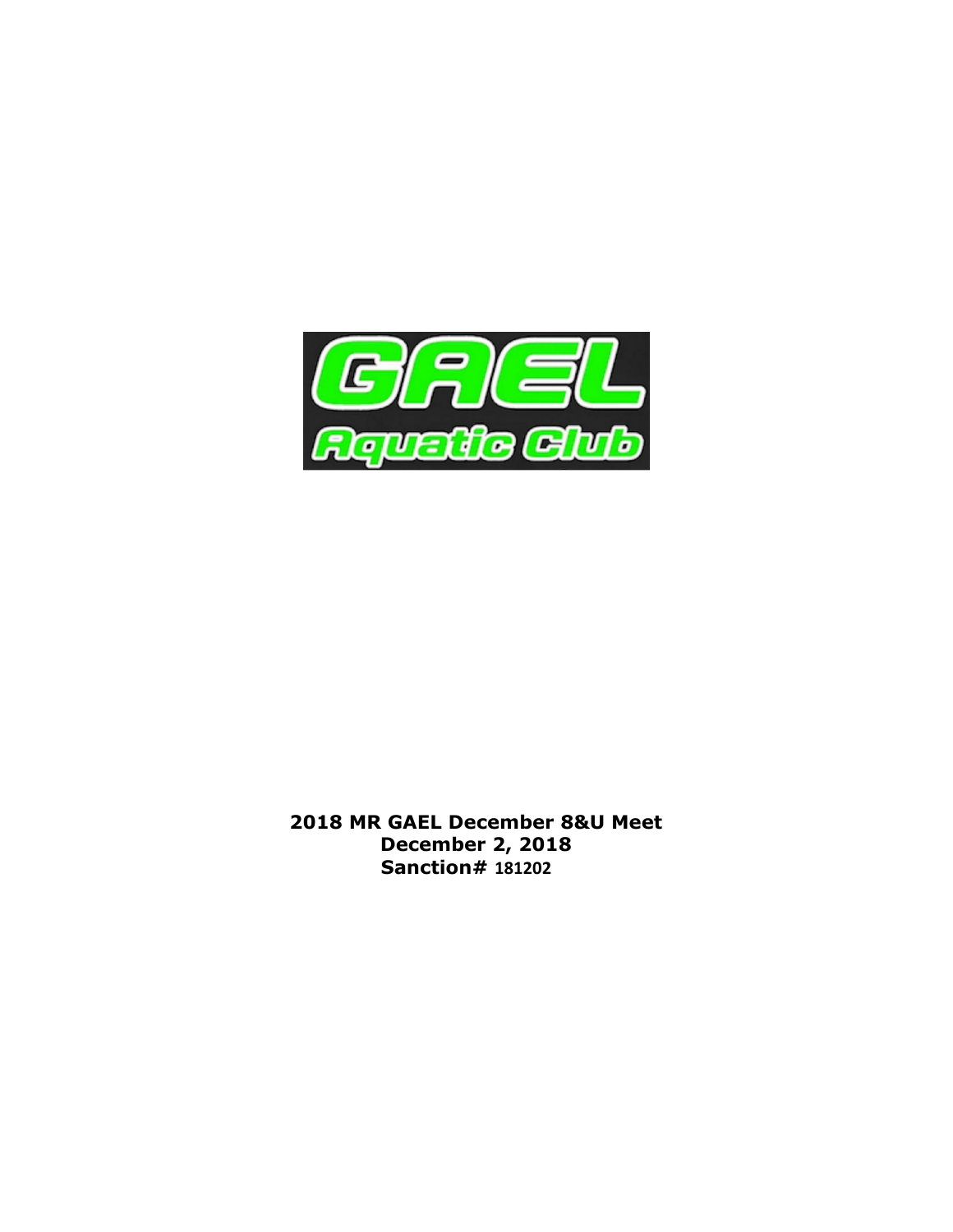## 2018 MR GAEL December 8&U Meet **December 2, 2018**

| <b>SANCTION:</b>                      | Held under the sanction of USA Swimming/Metropolitan Swimming, Inc., #181202                                                                                                                                                                                                                                                                                                                                                                                                                       |  |
|---------------------------------------|----------------------------------------------------------------------------------------------------------------------------------------------------------------------------------------------------------------------------------------------------------------------------------------------------------------------------------------------------------------------------------------------------------------------------------------------------------------------------------------------------|--|
| <b>LOCATION:</b>                      | Iona College, Hynes Athletic Center Pool, 715 North Ave, New Rochelle, NY, 10801                                                                                                                                                                                                                                                                                                                                                                                                                   |  |
| <b>FACILITY:</b>                      | 6 Lane, 25 yard pool with 7-foot non-turbulent lane lines including outside gutter lanes. Seating for 400.<br>Colorado 5000 electronic timing system, with all six lane display on Colorado Full Video Display<br>Scoreboard. Hy-Tek Meet Manager. The pool HAS BEEN certified in accordance with Article 104.2.2C (4)<br>Water Depth has been measured from 4 feet to 12feet 6 inches from both wall ends. USA 2011 202.3.7<br>The pool has been certified in accordance with Article 104.2.2C (4 |  |
| <b>SESSIONS:</b>                      | Session 1 Boys/Girls 8:00 Warmup 9:00 Start                                                                                                                                                                                                                                                                                                                                                                                                                                                        |  |
| <b>FORMAT:</b>                        | All sessions will be timed finals<br>All seeding will be Deck Seeding                                                                                                                                                                                                                                                                                                                                                                                                                              |  |
| <b>ELIGIBILITY:</b>                   | Open to all USA Swimming/Metropolitan Swimming Inc. registered swimmers.<br>All swimmers participating in this meet must be registered by the first day of the meet.<br>No "Deck Registrations" will be accepted<br>Age on December 2, 2018 will determine age for the entire meet.                                                                                                                                                                                                                |  |
| <b>DISABILITY</b><br><b>SWIMMERS:</b> | Swimmers with disabilities are encouraged to attend. Contact the meet director if you need special consideration.<br>The athlete (or the athlete's coach) is also responsible for notifying the meet referee of any disability prior to the<br>competition.                                                                                                                                                                                                                                        |  |
| <b>ENTRIES:</b>                       | Swimmers are limited to 4 events a session.<br>The meet will be run using Hy-Tek Meet Manager. E-mailed Hy-Tek entries are preferred. If sending by mail, entries<br>should be sent on disk a master sheet must accompany all entries. All sessions will be limited to 3 1/2 hours before<br>scratches.                                                                                                                                                                                            |  |
|                                       | U.S. Mail Entries/Payment to: William Walsh, Iona College, 715 North Avenue New Rochelle, NY 10801 914-633-2323                                                                                                                                                                                                                                                                                                                                                                                    |  |
|                                       | Email Entries/Confirm Entry Receipt: gaelentries@gmail.com                                                                                                                                                                                                                                                                                                                                                                                                                                         |  |
| <b>DEADLINE:</b>                      | 1: Metro LSC teams will be given priority on a first come/first served basis. Metro teams entries must be<br>received by November 23, 2018<br>2: The final entry deadline for this meet is November 23, 2018                                                                                                                                                                                                                                                                                       |  |
|                                       | An email confirming receipt of entries if you provide an email contact. Please contact Meet Director if you do not<br>receive such a report within 2 days of your original email.                                                                                                                                                                                                                                                                                                                  |  |
| <b>ENTRY FEE:</b>                     | An entry fee of \$5.00 per individual even must accompany the entries.<br>Make check payable to: Iona College C/O William Walsh.<br>Payment must be received by December 1, 2018 for email entries. Payment must be included with all mail entries.<br>Failure to pay entry fees by this deadline could result in teams being barred from the meet.                                                                                                                                                |  |
| <b>WARM-UP:</b>                       | The first 40 minutes will be general warm-up. The last 20 minutes lanes 2,3,4,5 will be for one-way sprints; lanes 1&6<br>will remain open for general warm-up, Meet Manager reserve right to structure warm-up based on entry size                                                                                                                                                                                                                                                                |  |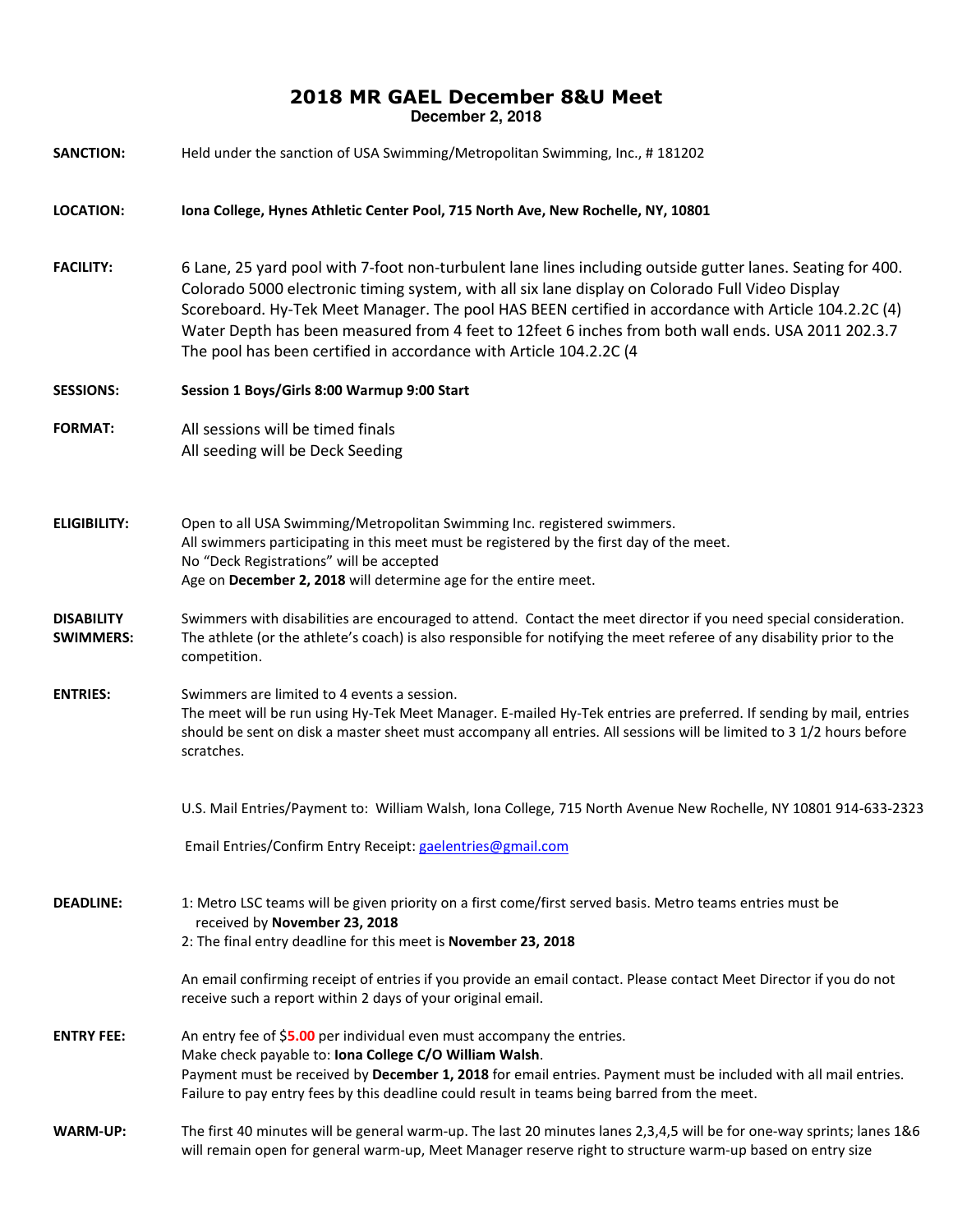| <b>SCRATCHES:</b>          | Coaches will be given scratch sheets upon check-in for each session. All scratches are due no later than 30<br>minutes prior to the start of the session. Coaches are asked to indicate clearly individual events scratches<br>and which swimmers will not be participating in the session.                                                                                                                                                                                                                                                                                                                                                             |
|----------------------------|---------------------------------------------------------------------------------------------------------------------------------------------------------------------------------------------------------------------------------------------------------------------------------------------------------------------------------------------------------------------------------------------------------------------------------------------------------------------------------------------------------------------------------------------------------------------------------------------------------------------------------------------------------|
| <b>COACHES:</b>            | In accordance with Metropolitan Swimming Inc. Policy, only those coaches who display current, valid USA Swimming<br>credentials will be permitted to act in a coaching capacity at this meet. Coaches who do not possess these credentials<br>will be required to leave the deck area.                                                                                                                                                                                                                                                                                                                                                                  |
| <b>AWARDS:</b>             | Ribbons for 1 <sup>st</sup> through 6th place                                                                                                                                                                                                                                                                                                                                                                                                                                                                                                                                                                                                           |
| <b>OFFICIALS:</b>          | Meet Referee: Steve Kessler, stevenkessler@msn.com. Officials wishing to volunteer should contact Meet Referee by<br>November 28 <sup>th</sup> .                                                                                                                                                                                                                                                                                                                                                                                                                                                                                                        |
|                            | Officials wishing to volunteer should contact Meet Referee by Officials wishing to volunteer should contact Meet<br>Referee by email                                                                                                                                                                                                                                                                                                                                                                                                                                                                                                                    |
|                            | Officials wishing to volunteer should contact Meet Referee.                                                                                                                                                                                                                                                                                                                                                                                                                                                                                                                                                                                             |
| ADMIN.<br><b>OFFICIAL:</b> | Administrative Official-David Bluvol, gaelentries@gmail.com, 914-479-2261                                                                                                                                                                                                                                                                                                                                                                                                                                                                                                                                                                               |
| <b>MEET DIRECTOR:</b>      | Meet Director: Bill Walsh, wwalsh@iona.edu, 914-479-2261                                                                                                                                                                                                                                                                                                                                                                                                                                                                                                                                                                                                |
| <b>RULES:</b>              | The current USA Swimming Rules and Regulations will apply.<br>The USA Swimming Code of Conduct is in effect for the duration of the meet.<br>The overhead start procedure may be used at the discretion of the meet Referee.                                                                                                                                                                                                                                                                                                                                                                                                                            |
| <b>SAFETY:</b>             | Metropolitan Safety and Warm-up procedures will be in effect. Marshals will be present throughout warm-ups and<br>competition, and have the authority to remove, with the concurrence of the meet Referee, any swimmer, coach,<br>club, or spectator for failure to follow the safety rules.<br>"Any swimmer entered in the meet must be certified by a USA Swimming member coach as being proficient in<br>performing a racing start or must start each race from within the water. When unaccompanied by a member-<br>coach, it is the responsibility of the swimmer, or the swimmer's legal guardian, to ensure compliance with this<br>requirement" |
| <b>WATER DEPTH:</b>        | USA 2011 - 202.3.7 "The meet announcement shall include information about water depth measured for a distance<br>of 3 feet 31/2 inches (1.0 meter) to 16 feet 5 inches (5.0 meters) from both end walls."<br>Water Depth has been measured from 4 feet to 12 feet 6 inches from both wall ends. USA 2011 202.3.7                                                                                                                                                                                                                                                                                                                                        |
| <b>ADMISSION:</b>          | Adults: \$5.00 Children: \$2.00 Programs: \$3.00 per session                                                                                                                                                                                                                                                                                                                                                                                                                                                                                                                                                                                            |
| <b>MERCHANTS:</b>          | Metro Swim Shop will be present as well as food concessions will be available.                                                                                                                                                                                                                                                                                                                                                                                                                                                                                                                                                                          |
| <b>DISCLAIMER:</b>         | DISCLAIMER: Upon acceptance of his/her entries, the participant waives all claims against Iona College, Metropolitan<br>Swimming Inc., USA Swimming Inc., their agents or representatives for any injury occurring as a result of the meet. "It<br>is understood that USA Swimming, Inc. and Metropolitan Swimming, Inc. shall be free from liabilities or claims for<br>damages arising by reason of injuries to anyone during the conduct of the event."                                                                                                                                                                                              |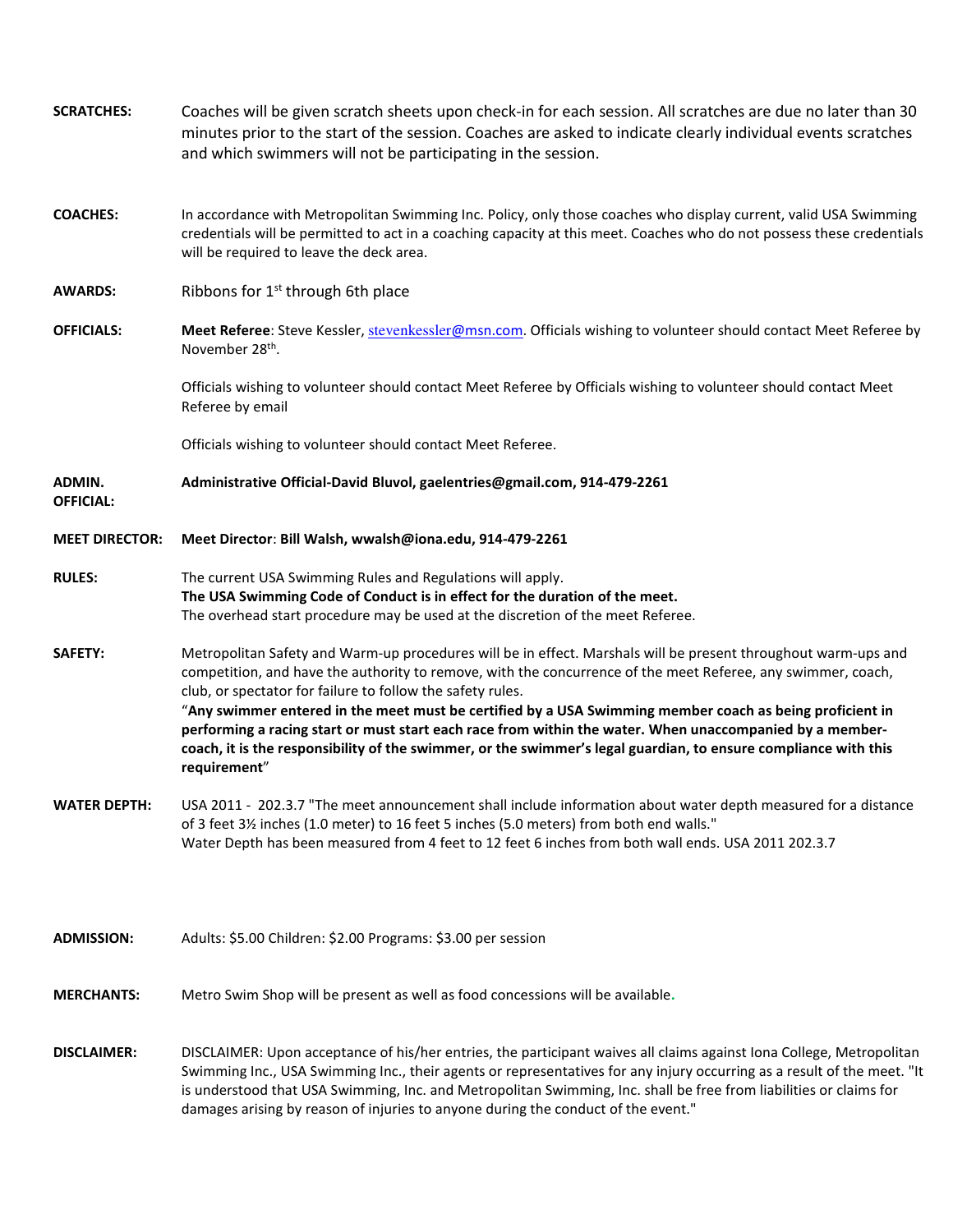AUDIO/VISUAL STATEMENT: **Use of Audio or visual recording devices, including a cell phone, is not permitted in changing areas, rest rooms, locker rooms or behind the starting block's "Operation of a drone, or any other flying apparatus, is prohibited over the venue (pools, athlete/coach areas, spectator areas and open ceiling locker rooms) any time athletes, coaches,** 

DECK Deck changes are prohibited.

CHANGING:

PARKING: Parking in tiered structure 200 yards past complex.

**officials and/or spectators are present."**

DIRECTIONS: Directions to the New Rochelle Campus, 715 North Ave, New Rochelle, NY 10801 Directions: http://www.iona.edu/directions.cfm

> From Upper New York State and Upper Westchester County (I-287) New York State Thruway to Cross Westchester Expressway (Interstate 287) East. Take East Exit 9 South to the Hutchinson River Parkway. Hutchinson River Parkway South to Exit 18E, Mill Road. Right on Mill Road to light, then right on North Avenue. Follow North Avenue 2 miles to entrance of College on your left.

From New England and Upper Westchester County (I-95)

Interstate 95 (Connecticut Turnpike, New England Thruway) to Cross Westchester Expressway (Interstate 287). Take Exit 9 south to the Hutchinson River Parkway. Hutchinson River Parkway South to Exit 18E, Mill Road. Right on Mill Road to light, then right on North Avenue. Follow North Avenue 2 miles to entrance of College on your left. Alternate Route: Interstate 95 South to Exit 16. Follow signs to North Avenue. Right onto North Avenue, proceed 1 mile to entrance of the College on your right.

From Midtown Manhattan F.D.R. Drive

(East River)Take the FDR to the bridge at Willis Avenue. Bridge connects to the major Deegan Expressway North. Stay left after crossing the bridge. Follow to Cros

s County Parkway East. Proceed east to Exit 10, New Rochelle Road,

Eastchester. Turn right and proceed to fourth traffic light. Turn left on Eastchester Road to the end,then right on North Avenue to second traffic light and left onto campus

From Midtown Manhattan-West Side

.

Take the West Side Highway to the Henry Hudson Parkway North to the Cross County Parkway East. Proceed east to Exit 10, New Rochelle Road, Eastchester. Turn right

and proceed to fourth traffic light. Turn left on Eastchester Road to end, then right on North Avenue. At second traffic light make left onto campus.

Alternate Route F.D.R. to Bruckner Expressway to Hutchinson River Parkway. North to Exit 14, Pelhamdale Avenue, New Rochelle Road, New Rochelle. Turn right at light on New Rochelle Road, left on Eastchester Road to North Avenue, right on North Avenue to second traffic light, then left onto campus. From the Bronx Interstate 87 (Major Deegan Expressway) North to the Cross County Parkway East. Proceed east to Exit 10, New Rochelle Road, Eastchester. Turn right and proceed to fourth traffic light. Turn left on Eastchester Road to the end, then right on North Avenue to second traffic light and left onto campus.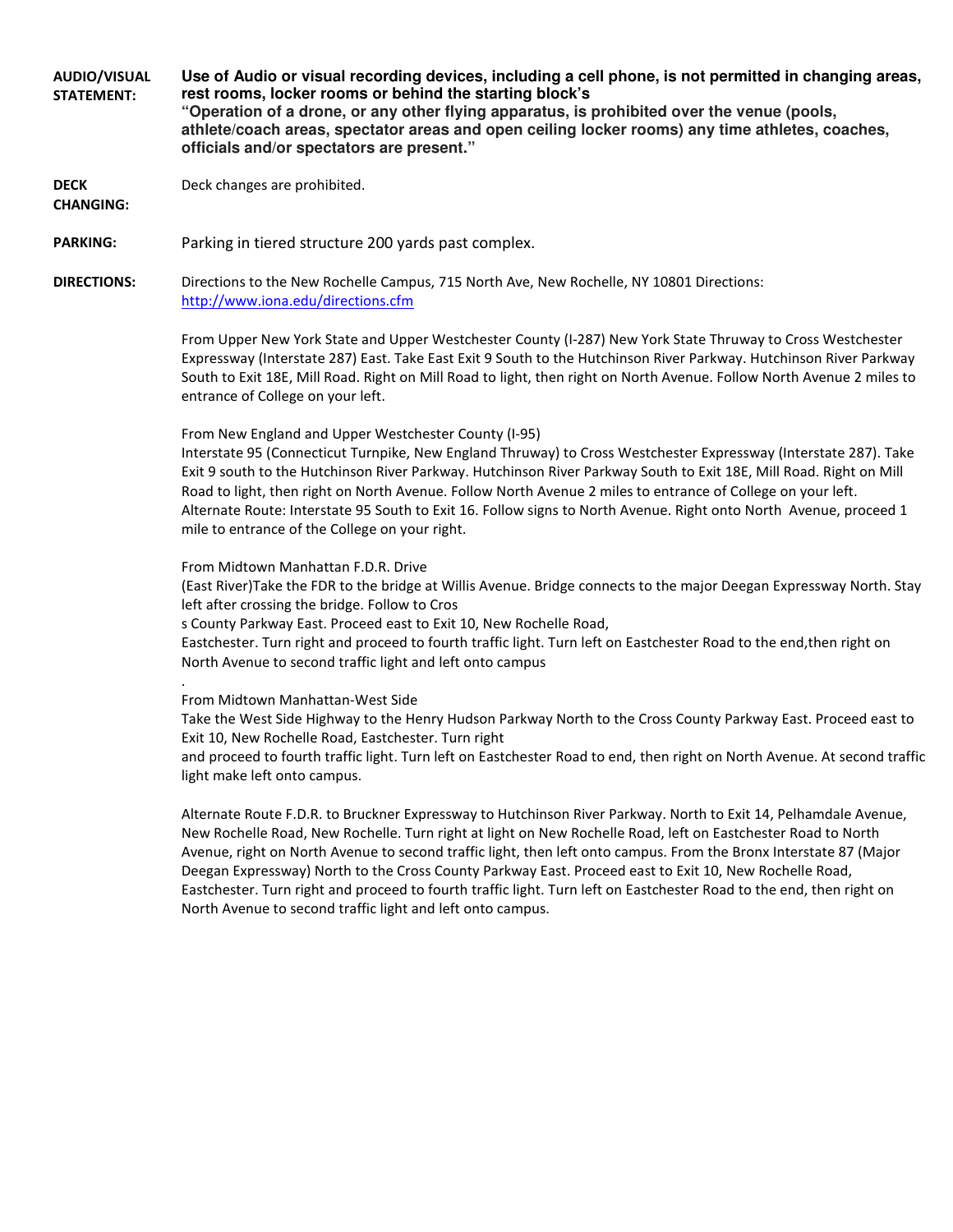### **2018 GAEL December 8 & Under Meet**

#### **Event # Event Name**

- 1 Girls 7-8 25 Freestyle
- 2 Boys 7-8 25 Freestyle
- 3 Girls 6 & Under 25 Freestyle
- 4 Boys 6 & Under 25 Freestyle
- 5 Girls 7-8 25 Backstroke
- 6 Boys 7-8 25 Backstroke
- 7 Girls 6 & Under 25 Freestyle
- 8 Boys 6 & Under 25 Freestyle
- 9 Girls 7-8 25 Breaststroke
- 10 Boys 7-8 25 Breaststroke
- 11 Girls 6 & Under 25 Breaststroke
- 12 Boys 6 & Under 25 Breaststroke
- 13 Girls 7-8 25 Butterfly
- 14 Boys 7-8 25 Butterfly
- 15 Girls 6 & Under 25 Butterfly
- 16 Boys 6 & Under 25 Butterfly
- 17 Girls 8 & Under 100 IM
- 18 Boys 8 & Under 100 IM